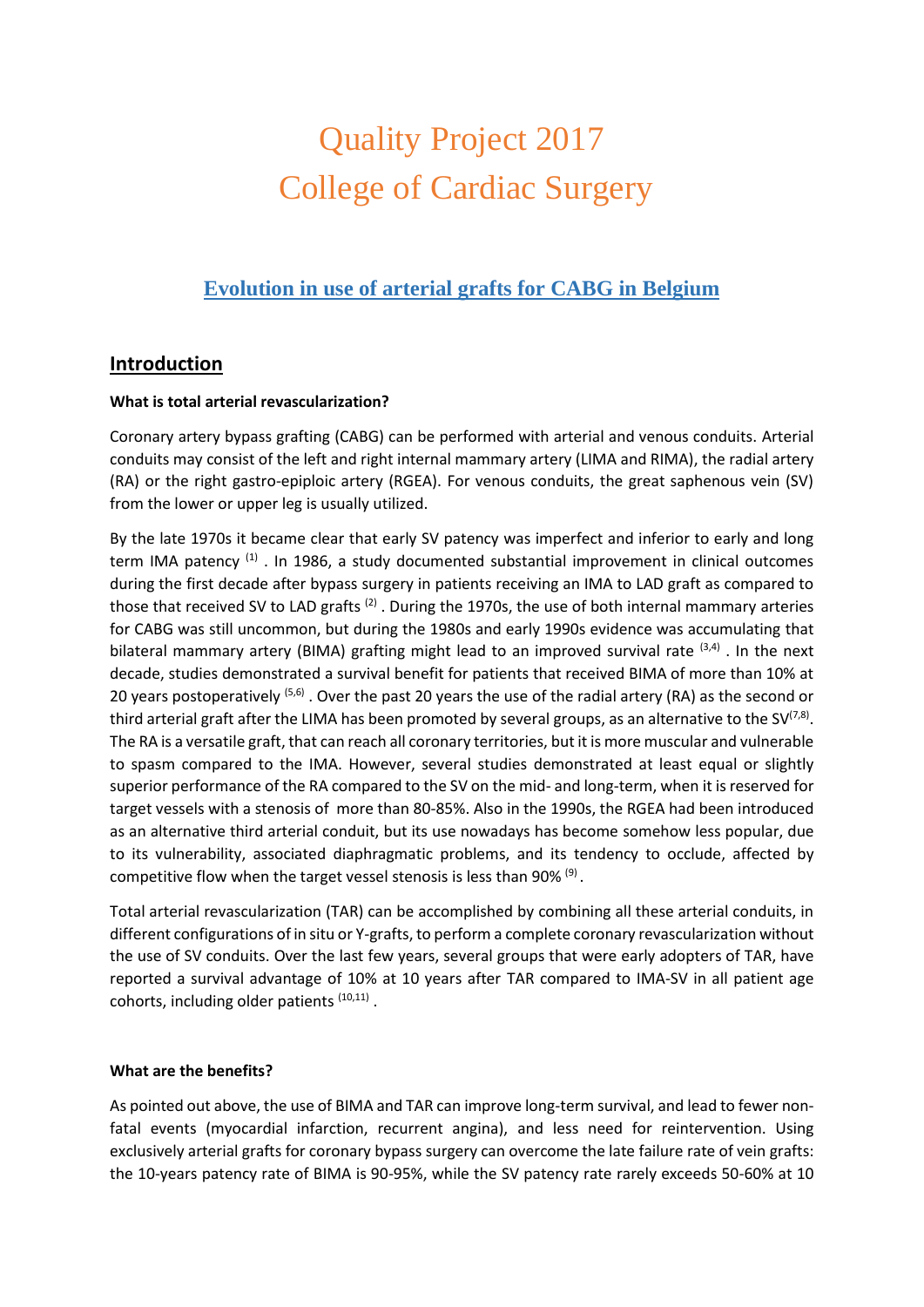years postoperatively <sup>(12)</sup> . The 10% survival advantage of BIMA / TAR compared to IMA-SV at 10 years, also seems to be maintained at 20 years (5,6,13), and therefore the use of TAR has particular advantages in patients with a longer life expectancy.

#### **What are the drawbacks?**

There is a perception that TAR is technically complex, and that it may not offer benefit to older patients, or to patients with left ventricular dysfunction, diabetes, or established renal failure. It is true that complete arterial bypass grafting to the 3 coronary vessel territories may take some longer operating times, and most of the studies have demonstrated a slightly increased risk on sternal complications (dehiscence, wound infection), particularly in severely obese or insulin dependent diabetic patients<sup>(3)</sup>. This problem may be partially overcome by using the technique of skeletonization when harvesting the IMA <sup>(12)</sup>. Overall, less harvest site complications are seen with arterial than with SV harvesting.

## **Worldwide current data about the use of total arterial revascularization**

Not many recent data are available about the current use of BIMA or TAR worldwide.

The 2010 EACTS report (on the period 2006-2008) published numbers about the incidence of (total) arterial grafting from the countries that contributed to the EACTS database <sup>(14)</sup>. The proportion of coronary surgery utilizing total arterial grafting varied from 0% (Spain) up to a maximum reported rate of 35% (Luxemburg). The incidence of TAR in Belgium is not mentioned in the EACTS 2010 report. The patient's risk profile was inversely related to the number of arterial grafts.

It is often striking that in the same country, a large difference can exist between surgeons and centers. In 2003 at Oxford University Hospital total arterial grafting was used in 80% of patients, but the incidence of TAR in England in 2006 was only 10%. In Austin Hospital, Melbourne, the percentage of TAR increased from 19% in 1995 to 78% in 1998, only as the consequence of a dedicated program initiated by one of the surgeons, and quickly adopted by the whole service  $^{(3)}$  .

The USA have always lagged behind on the subject of BIMA and TAR, compared to some European countries. Consecutive data from the STS database reports since 2002 up to 2015 point out that the use of BIMA or TAR is only slowly increasing, but large differences remain <sup>(15-17)</sup>. In 89% of patients one IMA graft is used. The use of RA and BIMA has only slightly increased over the years, in 2015 they were used in 6,5% and 4,9% of the patients respectively. Still less than 10% of the patients under 55 years of age receive a BIMA, and the incidence decreases with increasing patient age. The use if BIMA grafting was clearly lower when the patient was female, non-white, older and had overweight. TAR is applied in only 2% of the patients under 55 years of age, and in less than 1% of the patients between 65 and 75 years of age. In 2015 in the USA the operative mortality for multiple arterial grafting was comparable to that of a single IMA, however, the incidence of deep sternal wound infections was significantly higher in the BIMA group.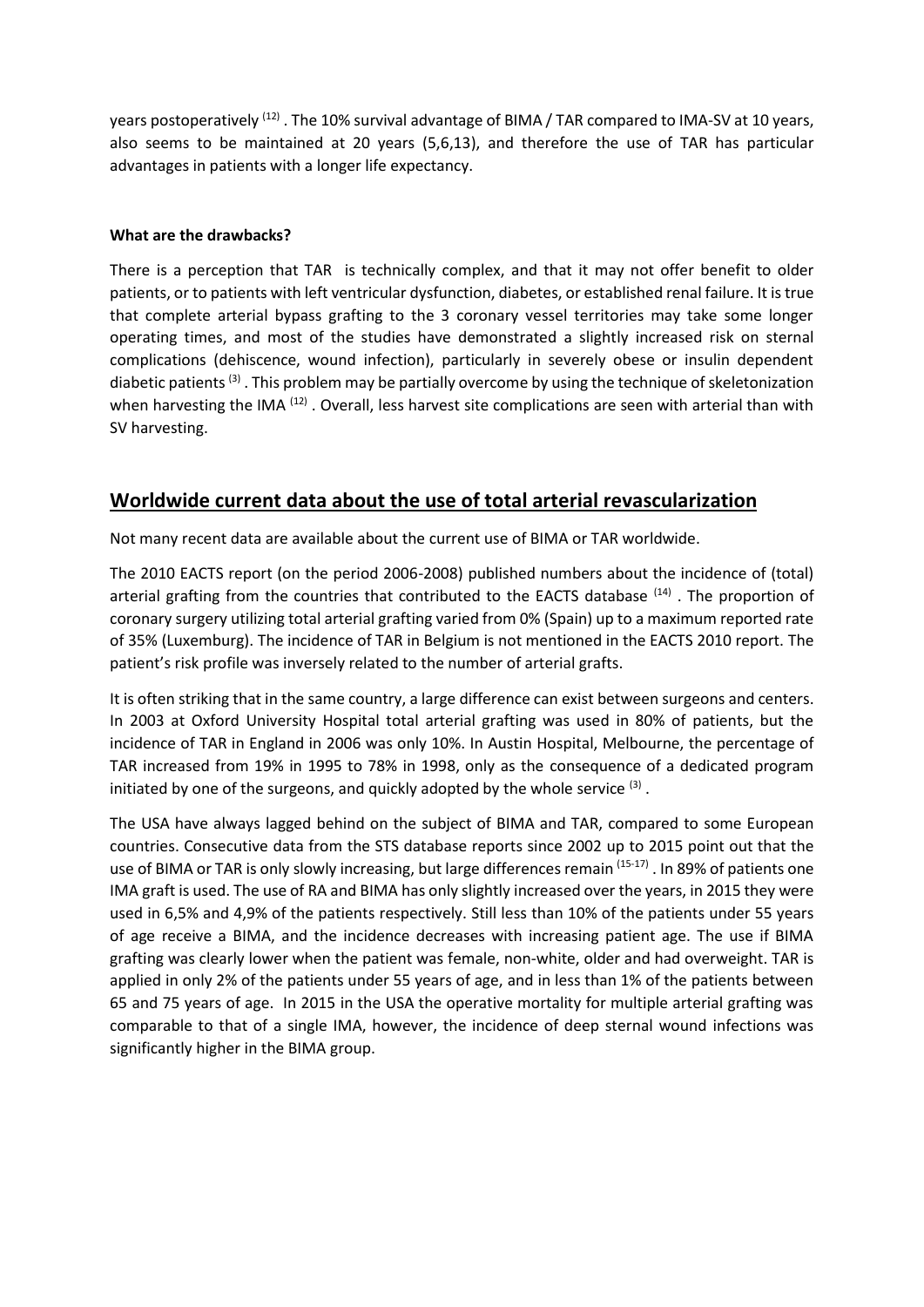## **Belgian data about the use of arterial revascularization in 2016**

Our analysis is based on data furnished by the Belgian Society of Cardio-Thoracic Surgery (BACTS). The report comprises data from 18 out of the 28 cardiac surgery centers in Belgium. For the analysis we selected patients undergoing primary (redo excluded) isolated CABG during the year 2016. Among 3561 patients treated for isolated CABG, 3493 patients were finally selected after the exclusion of the redo cases.

#### **Bilateral Mammary artery grafting**

Among the 3493 patients 1589 (45.4%) received a bilateral mammary artery (BIMA). The use of the different arterial conduits in this study population is shown in Table 1.

Patients who received a BIMA were more commonly male, were younger with less history of myocardial infarction, less diabetes (insulin dependent or not), they had lower creatinine, less COPD, less peripheral vascular disease, less history of CVA, and better mobility (Table 2).

Furthermore, patients in the BIMA group were more in sinus rhythm and had less chance to have atrial fibrillation. They more frequently had three vessel disease and main stem lesions, but less frequently had one and two vessel lesions. They had significantly higher incidence of pulmonary hypertension, shock, salvage operation, or need for inotropic support. The BIMA group had also a higher rate of offpump revascularization (Table 3).

#### **Total arterial revascularisation**

Analysing the data about the distal arterial and venous anastomoses we selected patients that received only arterial grafts (Total Arterial Revascularisation or TAR). From this analysis -taking into account missing data- we concluded that the rate of TAR ranged from 30.4 to 44.7% in our Belgian database. Distribution of the grafts and preoperative characteristics of this group are described in Table 4. Similar to the BIMA population the TAR group was younger with less myocardial infarction, less previous PCI, had less diabetes, COPD, peripheral vascular disease or CVA, and had better mobility and lower creatinine levels.

#### **Subpopulation study**

We performed a subgroup analysis dividing the study population in function of age, diabetes status and BMI to obtain greater insight into the use of arterial grafts related to these specific conditions.

Analyzing the diabetes subgroup we found that the use of BIMA or TAR was most common in patients treating their diabetes with diet only or oral diabetic medication. The least BIMA or TAR was used in the insulin dependent diabetes group (Table 5).

The age sub-analysis confirmed the higher use of arterial grafts in younger patients age 60 or less and between 60-70 years of age(Table 6).

No difference in BIMA or TAR use was found among the different BMI groups (Table 7).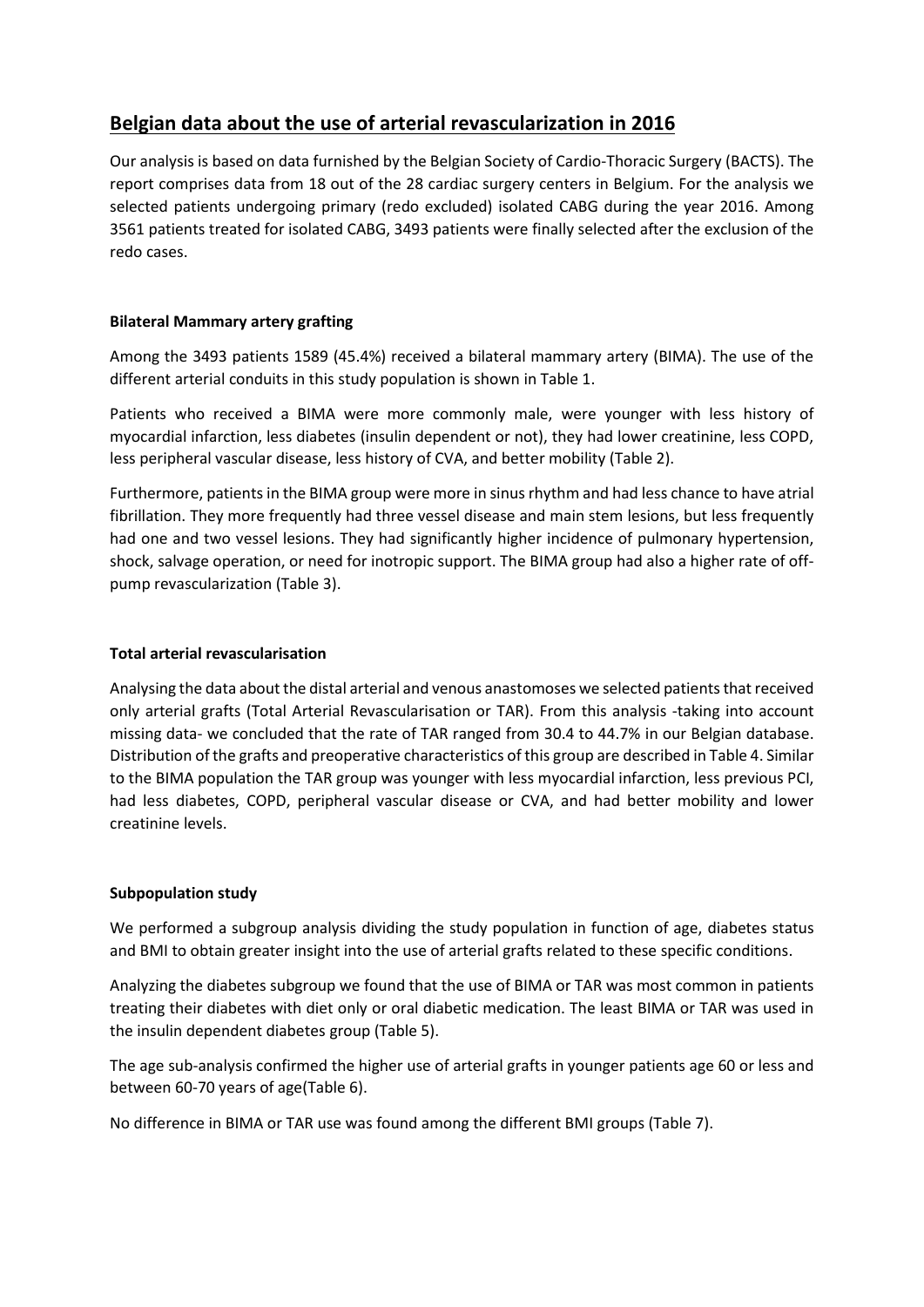## **Conclusion**

#### **Elements necessary to improve and propagate the use of total arterial revascularization**

Considering the aforementioned advantages of TAR, and the slow dissipation of the technique, which elements can help to increase the application of TAR in the cardiac surgical community?

*1. Implementation of TAR in the guidelines*

In the 2014 EACTS/ESC guidelines, the following recommendations were provided  $^{(18)}$  :

- An IMA to LAD is highly recommended (IB)
- BIMA should be considered in patients younger than 70 years of age (IIaB)
- The use of the RA is recommended, but only for target vessel stenosis of >70% (IB)
- TAR is recommended when SV quality is poor, independent of age (IC)
- TAR can be considered in patients with a life expectancy of  $>5$  years (IIaB)

#### *2. Emphasizing patient selection to minimize perioperative complications*

In spite of the clear long-term advantage of BIMA or TAR use, a slightly increased risk on sternal complications is consistently reported in most series. Therefore particular care should be taken in patients with severe obesity (BMI>40), severe chronic obstructive airway disease, and insulin dependent diabetics. However some series reported better outcomes in diabetics with BIMA versus LIMA-SV or PCI.

*3. Enhance surgical training in various multiple arterial grafting techniques and optimize surgical technique*

TAR requires a meticulous technique and technical imperfections are quickly penalized. Therefore, within a dedicated program, a thorough training of young cardiac surgeons in the particularities of arterial harvesting and bypass configurations is mandatory to obtain a large adoption and success with the technique. Skeletonization of the IMA during harvest, leaving the pleural spaces as intact as possible, or endoscopic techniques for RA harvesting may all help in reducing postoperative morbidity. In the literature no difference is noted when TAR is performed on-pump or off-pump.

#### *4. Looking beyond short-term outcomes to maximize late patient outcomes*

The first randomized controlled trial on TAR (the Arterial Revascularization Trial (ART)) found at interim analysis no difference in overall survival and event-free survival at 5 years between patients randomized to receive one or two internal thoracic arteries at the time of surgery<sup>(19)</sup>. The short-term outcomes however should not dissuade surgeons from the technique of TAR, as the long-term advantages of TAR seem obvious from a large number of observational studies that were published over the last 25 years. Regular feed-back from large databases and registries on positive patient outcomes should stimulate the cardiac surgical community to spend a slightly longer time (in some cases) in the operating theatre to obtain a more optimal result for the patient.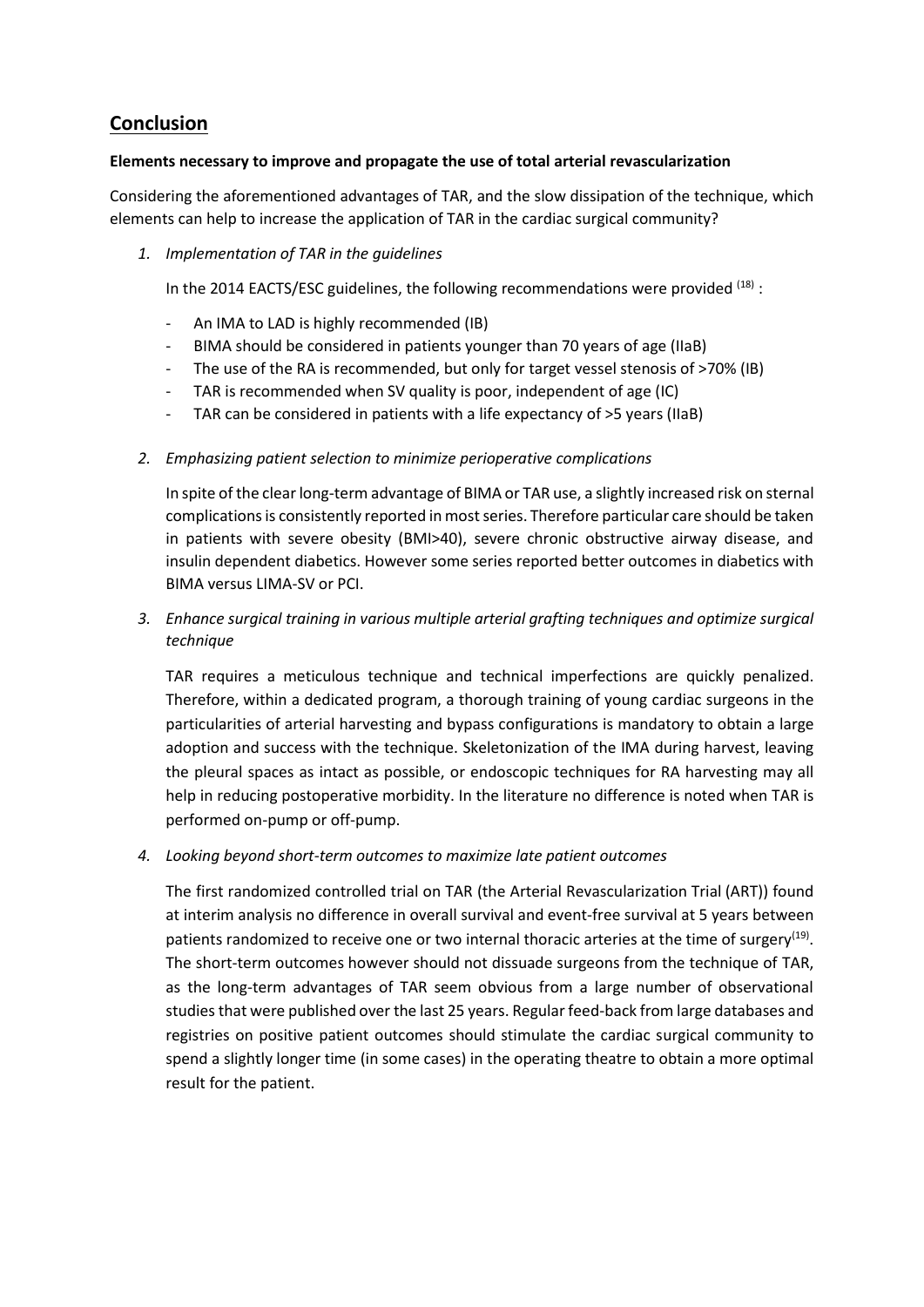# **Tables**

|                    | [ALL]<br>$N = 3493$ | <b>BIMA</b><br>$N = 1589$ | Non-BIMA<br>$N=1904$ | p-value |
|--------------------|---------------------|---------------------------|----------------------|---------|
| Left.IMA           | 3200 (91.6%)        | 1589 (100%)               | 1611 (84.6%)         | < 0.001 |
| Right.IMA          | 1615 (46.2%)        | 1589 (100%)               | 26(1.37%)            | 0.000   |
| <b>RA</b>          | 53 (1.52%)          | 35 (2.20%)                | 18 (0.95%)           | 0.004   |
| <b>RGEA</b>        | 6(0.17%)            | 2(0.13%)                  | $4(0.21\%)$          | 0.695   |
| nr.art.anast.      | 2.26(2.44)          | 3.04(0.92)                | 1.57(3.10)           | < 0.001 |
| nr. venous. anast. | 1.17(1.14)          | 0.51(0.74)                | 1.67(1.14)           | < 0.001 |

Table 1. Arterial grafts distribution and number of distal anastomosis in the study population.

The data are expressed as numbers (%), or mean (SD)

|                 | [ALL]        | <b>BIMA</b>  | $non-BIMA$   |         |
|-----------------|--------------|--------------|--------------|---------|
|                 | $N = 3493$   | $N = 1589$   | $N = 1904$   | p-value |
| Gender:         |              |              |              | < 0.001 |
| F               | 644 (18.4%)  | 229 (14.4%)  | 415 (21.8%)  |         |
| M               | 2849 (81.6%) | 1360 (85.6%) | 1489 (78.2%) |         |
| Age (years)     | 67.9 (9.77)  | 64.9 (9.01)  | 70.4 (9.71)  | < 0.001 |
| Myoc.Infarction | 929 (31.4%)  | 413 (29.2%)  | 516 (33.3%)  | 0.017   |
| <b>PCI</b>      | 666 (21.9%)  | 318 (22.1%)  | 348 (21.8%)  | 0.889   |
| Diabetes.insul  | 328 (9.89%)  | 121 (7.68%)  | 207 (11.9%)  | < 0.001 |
| Diabetes.oral   | 685 (20.6%)  | 300 (19.0%)  | 385 (22.1%)  | 0.033   |
| Dialysis        | 25 (2.29%)   | 14 (2.42%)   | 11(2.14%)    | 0.913   |
| Creat in mg%    | 1.06(0.54)   | 1.02(0.43)   | 1.10(0.62)   | < 0.001 |
| <b>COPD</b>     | 443 (13.7%)  | 163 (10.6%)  | 280 (16.5%)  | < 0.001 |
| Arteriopathy    | 635 (20.6%)  | 252 (17.1%)  | 383 (23.7%)  | < 0.001 |
| <b>CVA</b>      | 287 (11.1%)  | 111 (8.75%)  | 176 (13.3%)  | < 0.001 |
| Poor mobility   | 0.05(0.22)   | 0.04(0.20)   | 0.06(0.24)   | 0.039   |
| <b>BMI</b>      | 27.8 (4.41)  | 27.9(4.16)   | 27.7(4.63)   | 0.345   |

Table 2. Preoperative characteristics between BIMA and non-BIMA patients

The data are expressed as numbers (%), or mean (SD)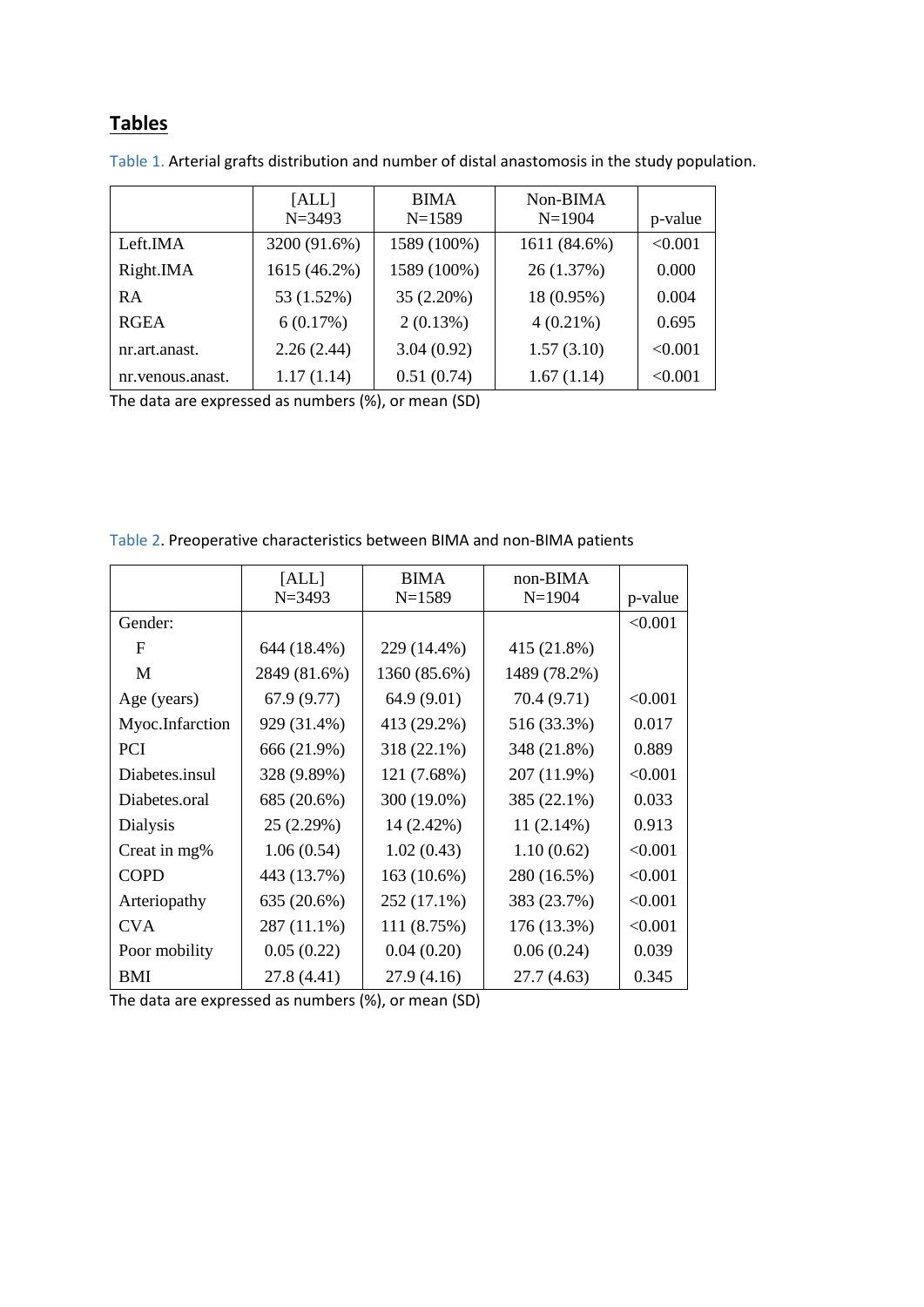|                                | [ALL]        | <b>BIMA</b>  | non-BIMA     |         |
|--------------------------------|--------------|--------------|--------------|---------|
|                                | $N = 3374$   | $N = 1585$   | $N=1789$     | p-value |
| Sinus rhythm                   | 2860 (88.7%) | 1393 (91.6%) | 1467 (86.0%) | < 0.001 |
| Ventr.tachycardia/fibrillation | 12 (0.37%)   | 7(0.46%)     | 5(0.29%)     | 0.624   |
| Atrial fibrillation            | 82 (2.54%)   | 26 (1.71%)   | 56 (3.28%)   | 0.007   |
| Other rhythm                   | 249 (7.72%)  | 86 (5.66%)   | 163 (9.55%)  | < 0.001 |
| One.vessel                     | 182 (5.50%)  | 22 (1.40%)   | 160 (9.20%)  | < 0.001 |
| Two.vessels                    | 803 (24.3%)  | 372 (23.7%)  | 431 (24.8%)  | 0.516   |
| Three.vessels                  | 2273 (68.7%) | 1157 (73.8%) | 1116 (64.1%) | < 0.001 |
| Main.stem                      | 1061 (34.6%) | 532 (36.6%)  | 529 (32.8%)  | 0.033   |
| Pulmonary hypertension         | 185 (7.91%)  | 75 (6.03%)   | 110 (10.0%)  | < 0.001 |
| Shock                          | 48 (1.61%)   | 12(0.83%)    | 36 (2.33%)   | 0.002   |
| Elective                       | 2322 (69.0%) | 1106 (70.0%) | 1216 (68.1%) | 0.267   |
| Urgent                         | 910 (27.0%)  | 426 (26.9%)  | 484 (27.1%)  | 0.943   |
| Emergent                       | 118 (3.51%)  | 47 (2.97%)   | 71 (3.98%)   | 0.137   |
| Salvage                        | 16(0.48%)    | 2(0.13%)     | 14 (0.78%)   | 0.012   |
| Ventilated                     | 39 (1.30%)   | $15(1.04\%)$ | 24 (1.55%)   | 0.293   |
| On inotropic support           | 63 (2.11%)   | 19 (1.32%)   | 44 (2.83%)   | 0.006   |
| Critical state                 | 112 (8.19%)  | 46 (7.20%)   | 66 (9.07%)   | 0.247   |
| CPB:                           |              |              |              | < 0.001 |
| Conversion from off-pump       | 13 (0.39%)   | 6(0.38%)     | 7(0.39%)     |         |
| <b>ONPUMP</b>                  | 2516 (74.6%) | 1114 (70.3%) | 1402 (78.4%) |         |
| <b>OPCAB</b>                   | 845 (25.0%)  | 465 (29.3%)  | 380 (21.2%)  |         |

Table 3. Perioperative data BIMA vs non-BIMA

The data are expressed as numbers (%), or mean (SD)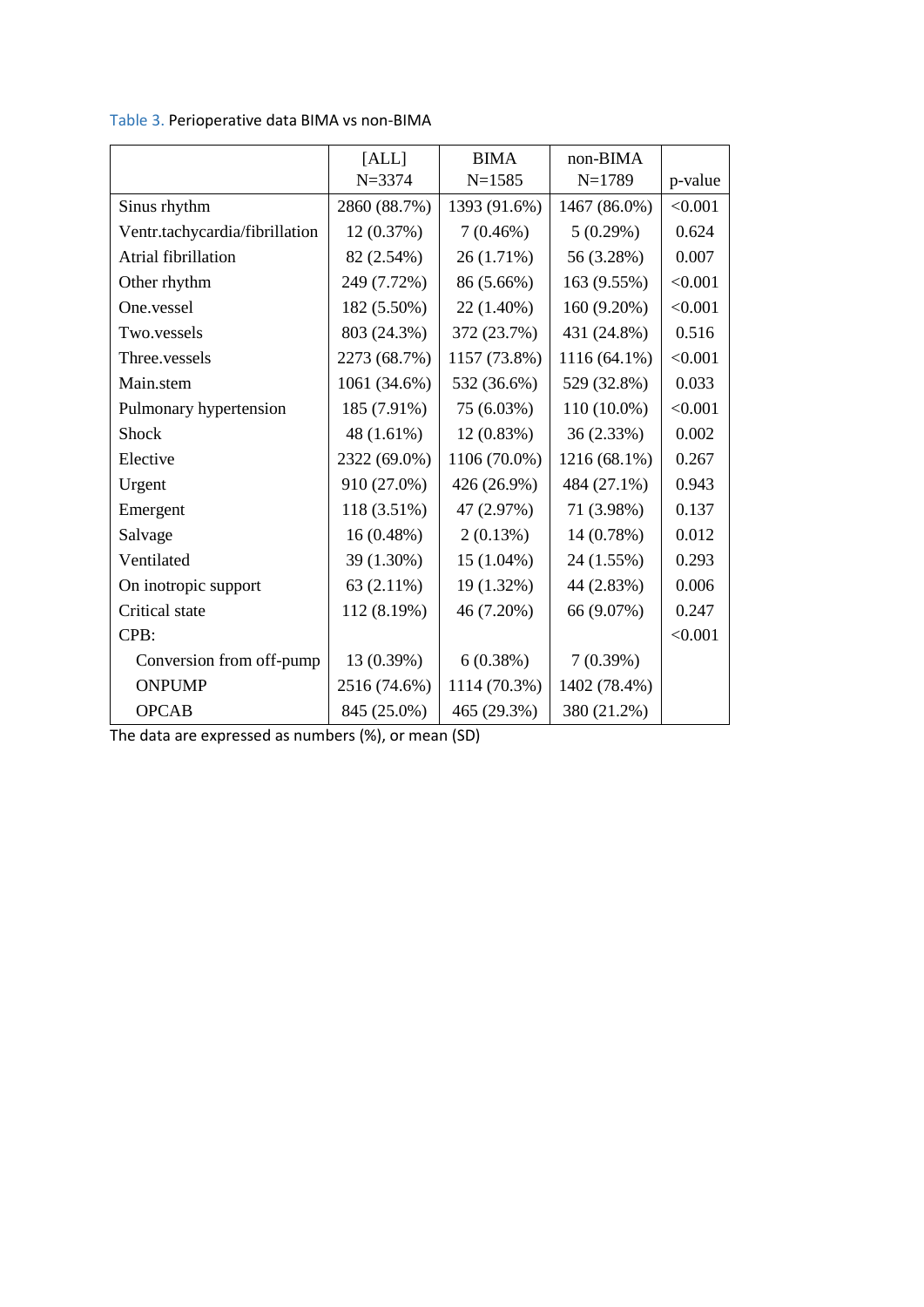|                         | No TAR       | <b>TAR</b>   |         |
|-------------------------|--------------|--------------|---------|
|                         | $N=1932$     | $N = 1056$   | p-value |
| Gender:                 |              |              | 0.694   |
| F                       | 364 (18.8%)  | 192 (18.2%)  |         |
| M                       | 1568 (81.2%) | 864 (81.8%)  |         |
| Age                     | 69.9 (9.31)  | 64.8 (9.71)  | < 0.001 |
| Myocardial infarction   | 595 (34.1%)  | 226 (25.1%)  | < 0.001 |
| PCI                     | 340 (19.3%)  | 226 (25.0%)  | 0.001   |
| Diabetes.insulin        | 207 (10.9%)  | 80 (7.69%)   | 0.007   |
| Diabetes.oral           | 416 (21.8%)  | 172 (16.5%)  | 0.001   |
| <b>Dialysis</b>         | 11 (2.05%)   | 12 (2.26%)   | 0.982   |
| Creat in mg%            | 1.08(0.54)   | 1.03(0.55)   | 0.045   |
| <b>COPD</b>             | 275 (14.7%)  | 107 (10.8%)  | 0.004   |
| Arteriopathy            | 396 (22.1%)  | 163 (17.6%)  | 0.007   |
| <b>CVA</b>              | 181 (12.2%)  | 64 (8.53%)   | 0.012   |
| Poor mobility           | 0.06(0.23)   | 0.03(0.18)   | 0.015   |
| <b>BMI</b>              | 27.8 (4.41)  | 27.6(4.31)   | 0.141   |
| Left.IMA                | 1825 (94.5%) | 1014 (96.0%) | 0.074   |
| Right.IMA               | 539 (27.9%)  | 764 (72.3%)  | < 0.001 |
| <b>BIMA</b>             | 525 (27.2%)  | 756 (71.6%)  | < 0.001 |
| RA                      | 5(0.26%)     | 44 (4.17%)   | < 0.001 |
| <b>RGEA</b>             | $0(0.00\%)$  | 6(0.57%)     | 0.002   |
| nr.arterial.anastomoses | 1.75(0.86)   | 2.69(1.17)   | < 0.001 |
| nr. venous. anastomoses | 1.82(0.92)   | 0.00(0.00)   | 0.000   |

Table 4. Preoperative characteristics of the patients and graft distribution in the TAR-group versus non-TAR group

The data are expressed as numbers (%), or mean (SD)

| Table 5. Subgroup analysis in function of diabetes type |  |
|---------------------------------------------------------|--|
|---------------------------------------------------------|--|

|                 | Diet control $N=119$  | Insulin $N=328$               | No N=2186                 | Oral therapy $N=685$ |
|-----------------|-----------------------|-------------------------------|---------------------------|----------------------|
| Left.IMA        | 118 (99.2%)           | 307 (93.6%)                   | 2077 (95.0%)              | 654 (95.5%)          |
| Right.IMA       | 77 $(64.7\%)^{1,2,3}$ | 122 $(37.2\%)$ <sup>4,5</sup> | 1098 (50.2%) <sup>6</sup> | 305 (44.5%)          |
| <b>BIMA</b>     | 77 $(64.7\%)^{1,2,3}$ | 121 $(36.9\%)^{4,5}$          | 1078 (49.3%) <sup>6</sup> | 300 (43.8%)          |
| <b>TAR</b>      | $8(12.9\%)^{1,2,3}$   | 80 (27.9%) <sup>4</sup>       | 780 (38.8%) <sup>6</sup>  | 172 (29.3%)          |
| <b>RA</b>       | 3(2.52%)              | $4(1.22\%)$                   | 37(1.69%)                 | 8(1.17%)             |
| <b>RGEA</b>     | $0(0.00\%)$           | $0(0.00\%)$                   | 6(0.27%)                  | $0(0.00\%)$          |
| n.art.anast     | $2.78(1.39)^1$        | 2.07(1.12)                    | 2.30(2.87)                | 2.21(1.39)           |
| n. venous and a | $1.50(1.00)^2$        | $1.31(1.08)^4$                | 1.12(1.16)                | 1.25(1.08)           |

The data are expressed as numbers (%), or mean (SD)

 $3 = p < 0.05$  Diet vs Oral therapy

<sup>1</sup>= p<0.05 Diet vs Insulin  $A = p$ <0.05 Insulin vs No Diabetes<br>
<sup>2</sup> = p<0.05 Diet vs No Diabetes<br>
<sup>5</sup> = p<0.05 Insulin vs Oral therapy

 $5 = p<0.05$  Insulin vs Oral therapy

 $6 = p < 0.05$  No Diabetes vs Oral therapy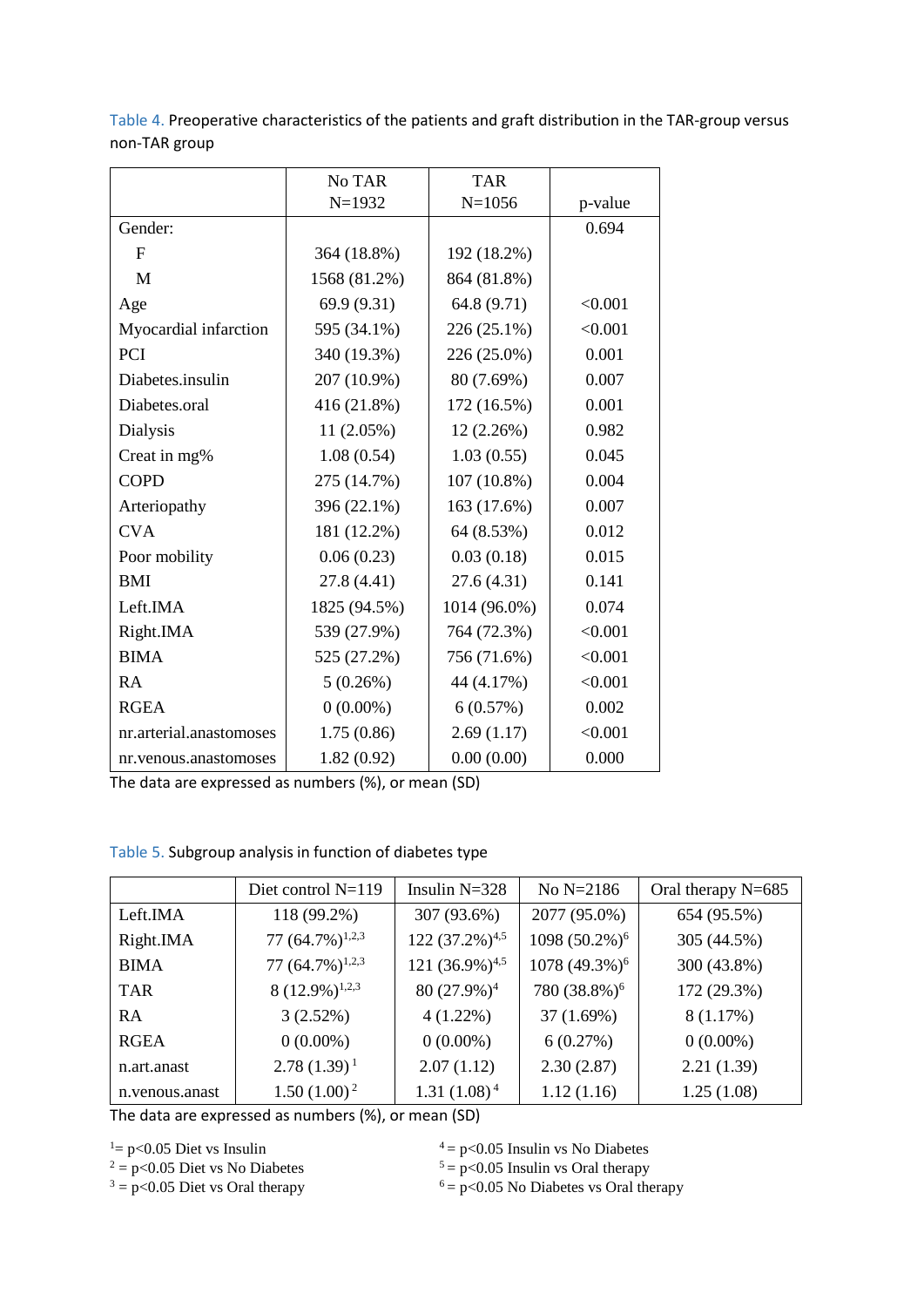|  |  |  | Table 6. Subgroup analysis in function of age |  |
|--|--|--|-----------------------------------------------|--|
|--|--|--|-----------------------------------------------|--|

|                 | $<60$ y                       | $60-70y$                    | >70 y       |
|-----------------|-------------------------------|-----------------------------|-------------|
|                 | $N = 747$                     | $N = 1197$                  | $N = 1549$  |
| Left.IMA        | 670 (89.7%)                   | 1099 (91.8%)                | 1431(92.4%) |
| Right.IMA       | 453 (60.6%) <sup>2</sup>      | 681 (56.9%) <sup>3</sup>    | 481 (31.1%) |
| <b>BIMA</b>     | 449 (60.1%) <sup>2</sup>      | 671 $(56.1\%)$ <sup>3</sup> | 469 (30.3%) |
| <b>TAR</b>      | 320 $(51.1\%)$ <sup>1,2</sup> | 399 (40.0%) <sup>3</sup>    | 337 (24.7%) |
| <b>RA</b>       | 19 (2.54%)                    | 15(1.25%)                   | 19 (1.23%)  |
| <b>RGEA</b>     | $4(0.54\%)$ <sup>2</sup>      | 2(0.17%)                    | $0(0.00\%)$ |
| n.art.anast     | $2.60(1.39)^2$                | $2.42(1.34)^3$              | 1.99(3.31)  |
| n. venous and a | $0.82(1.09)^{1,2}$            | $1.02(1.10)^{3}$            | 1.45(1.13)  |

The data are expressed as numbers (%), or mean (SD)

 $=$  p<0.05 <60y vs 60y-70y

 $^2 = p < 0.05$  <60y vs >70y

 $3 = p < 0.05$  60y-70y vs >70y

|                     | $<$ 30 N=2398 | 30-35 N=753 | $>35$ N=211 |
|---------------------|---------------|-------------|-------------|
| Left.IMA            | 2268 (94.6%)  | 717 (95.2%) | 198 (93.8%) |
| Right.IMA           | 1141 (47.6%)  | 372 (49.4%) | 90 (42.7%)  |
| <b>BIMA</b>         | 1120 (46.7%)  | 369 (49.0%) | 89 (42.2%)  |
| <b>TAR</b>          | 775 (36.1%)   | 211 (32.7%) | 61 (33.9%)  |
| <b>RA</b>           | 42 (1.75%)    | $9(1.20\%)$ | 2(0.95%)    |
| <b>RGEA</b>         | 6(0.25%)      | $0(0.00\%)$ | $0(0.00\%)$ |
| nr. arterial anast. | 2.26(2.74)    | 2.30(1.56)  | 2.16(1.28)  |
| nr. venous and a    | 1.17(1.15)    | 1.18(1.12)  | 1.19(1.07)  |

The data are expressed as numbers (%), or mean (SD)